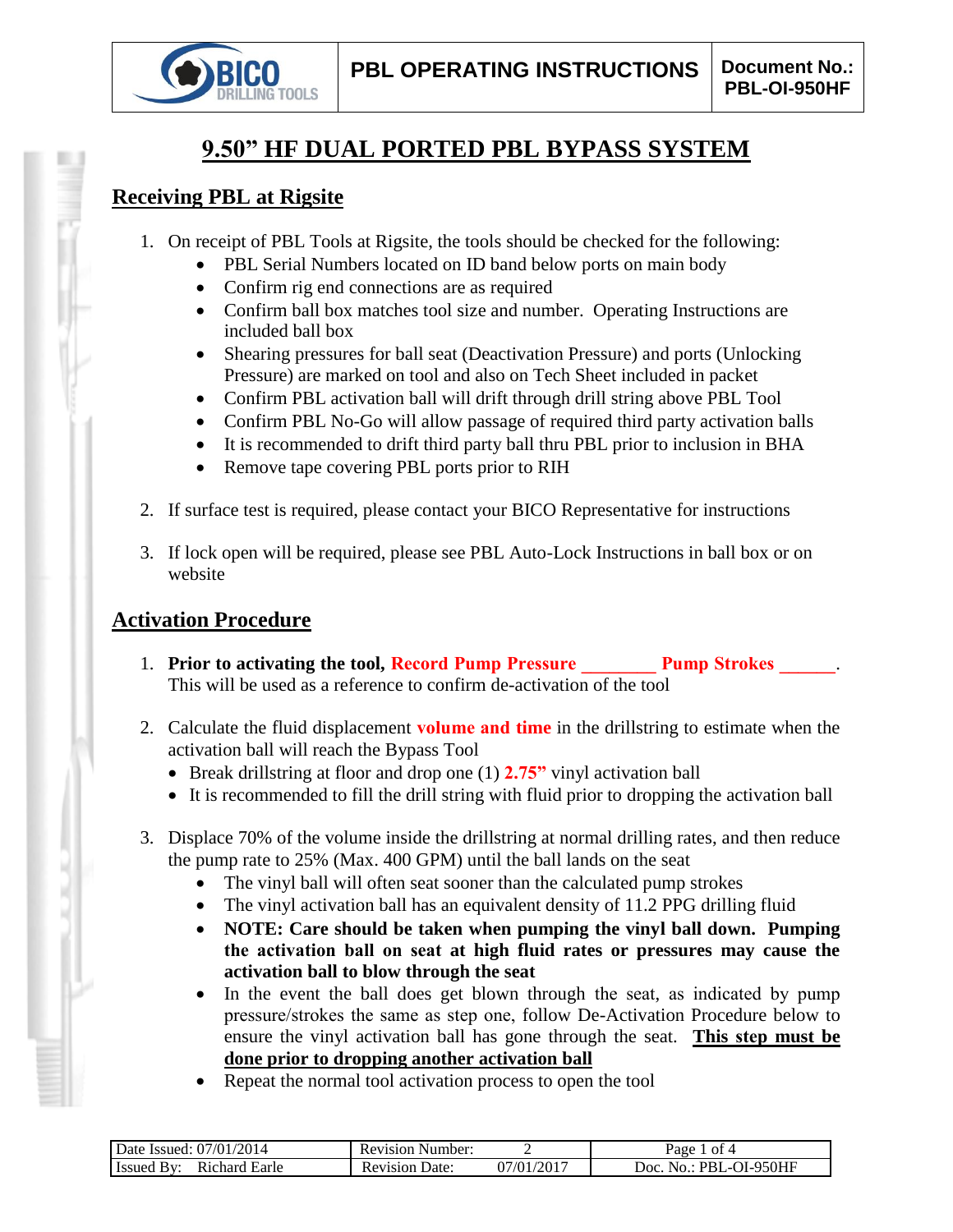- 4. When the activation ball lands on-seat, the Sleeve will shift to its open position against the spring with pump pressure. The activation ball will not float off of the seat if pumping is discontinued
	- **NOTE: IT TAKES LESS THAN 250 PSI TO ACTIVATE /OPEN THE TOOL**
	- Surface indication of the tool being in the open position is a pressure drop. **Compare pump pressure/strokes to rates and pressures recorded in step one.** Once the tool is open, pump rates can be increased to the desired rate above the ball deactivation shearing pressure**.** High pump rates/PSI will not push the ball through the seat and deactivate the tool. The deactivation pressure, marked on the tool and on Tech Sheet, only applies after the steel balls have been dropped to deactivate the tool
	- Fluid will now be diverted through the side ports. As long as pumping is continuous, fluid will be diverted through the ports. If pumping is halted, the sliding sleeve will shift to the closed position. When pumping resumes, the sleeve will shift open again allowing fluid diversion through the ports of the PBL Tool
	- It is recommended a constant, high pump rate be maintained while the tool is in the open position. **If low flow rates, low differential pressures between drill pipe and annulus, bullheading, squeezing or similar low flow operations are required, it is recommended to deactivate the PBL Tool before commencing such operations**
	- Rotating and reciprocating the drillstring is good practice while activating and deactivating the PBL Tool

# **De-Activation Procedure**

**IG TOOLS** 

- 1. Break the drillstring at rig floor and drop 2 steel **1 3/4"** de-activation balls. It is good practice to drop the second steel ball 5-10 seconds after the first one
- **2.** After dropping the steel de-activation balls, immediately start pumping at 50% of the normal flow rates (300 GPM minimum) keeping the pump pressure 1000 psi below PBL deactivation pressure and watch for a pressure increase
	- When the steel balls reach the PBL Tool, they will restrict flow through the ports creating an immediate pressure increase. Bring the pressure up as quickly as possible. Do not slow or stop flow rates
	- **The vinyl ball should blow through the seat at +/- 10% of stated shear pressure depending upon down hole conditions**
	- A pressure decrease is an indication the vinyl activation ball has blown through the seat and into the ball catcher. The steel balls will follow into the ball catcher
- 3. After the vinyl ball shears through the seat, the sleeve will move to the closed position. Circulation will now be through the BHA
- 4. When pumping is resumed, check that the pressure and strokes are the same as they were prior to activating the PBL Tool (See data recorded in step one, above)

**NOTE:** After tripping out of the hole, the balls must be removed from the ball catcher sub before RIH again. **The used vinyl activation balls should be immediately discarded and NEVER RE-RUN.** It is not recommended to TIH with balls in cage

| Date Issued: 07/01/2014 | <b>Revision Number:</b> |                         | $\angle$ of 4<br>$\log_e$ |
|-------------------------|-------------------------|-------------------------|---------------------------|
| <b>Issued By:</b>       | Date:                   | .)7/01/201 <sup>-</sup> | . No.: PBL-OI-950HF       |
| Richard Earle           | Revision                |                         | Doc.                      |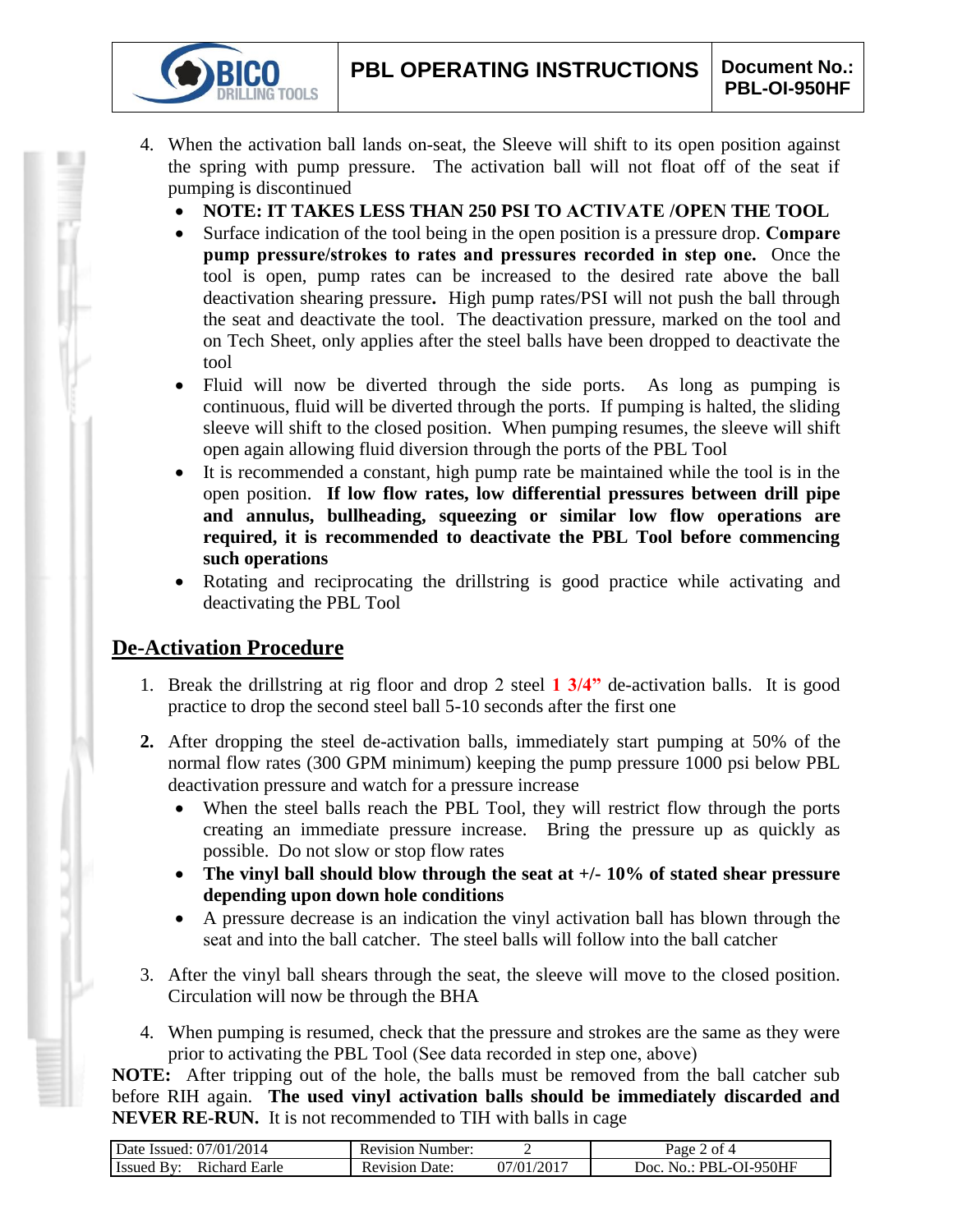

If required, ensure float valve is in BHA below PBL or finger trap has been installed in cage to prevent movement of balls. Consult BICO if situation arises. **If the PBL sub is to be rerun after being activated, it is strongly recommended to deactivate the tool prior to tripping out of the hole**

## **Emergency Weighted Darts with Vinyl Balls or "Fast Darts"**

A Weighted Dart inserted in a **2.75"** vinyl ball or a **2.75"** Fast Dart is supplied as part of the package of operating balls. **These Darts are to be utilized only in cases where it is not possible to pump down the Vinyl Ball.** These ball/darts weigh approximately 6-7 times greater than the standard activation ball to facilitate activation of the PBL sub when limited or no circulation is possible. **These ball/darts MUST be dropped in direction indicated below down the drillstring when activating the tool.** It is not recommended to utilize the ball/dart in well bores with angles greater than 55<sup>°</sup> if pumping is not possible



**If Fast Dart is utilized in conditions when circulation is possible, the maximum flow rate is 200 GPM when pumping down Dart.** If deactivation is required, use same procedure as above. Each activation by Fast Dart reduces the total available cycles by one

Should there be any questions regarding the operational procedures of the PBL Tool please contact BICO Drilling Tools or visit our website at: **www.bicodrilling.com**

### **Contacts: BICO Drilling Tools, Inc**

**Corporate Headquarters and Service Center - Houston, Texas**

1604 Greens Road Houston, TX 77032 Phone: 281-590-6966, 877-779-2426 Fax: 281-590-2280 e-mail: [sales@bicodrilling.com](mailto:sales@bicodrilling.com)

#### **Southeast Service Center Broussard, Louisiana** 303 Ida Road

Broussard, LA 70518 Phone: 337-839-1133 Fax: 337-839-1143

## **Mid-Continent Service Center Oklahoma City, Oklahoma** 1901 S.E. 22nd Street Oklahoma City, OK 73129 Phone: 405-677-5877 Fax: 405-677-5218

**Rocky Mountains Service Center Casper, Wyoming** 1849 Pyrite Casper, WY 82604 Phone: 307-237-1420, 888-437-1420 Fax: 307-237-1419

| Date Issued: 07/01/2014     | <b>Revision Number:</b> |            | Page 3 of 4            |
|-----------------------------|-------------------------|------------|------------------------|
| Richard Earle<br>Issued By: | <b>Revision Date:</b>   | 07/01/2017 | Doc. No.: PBL-OI-950HF |